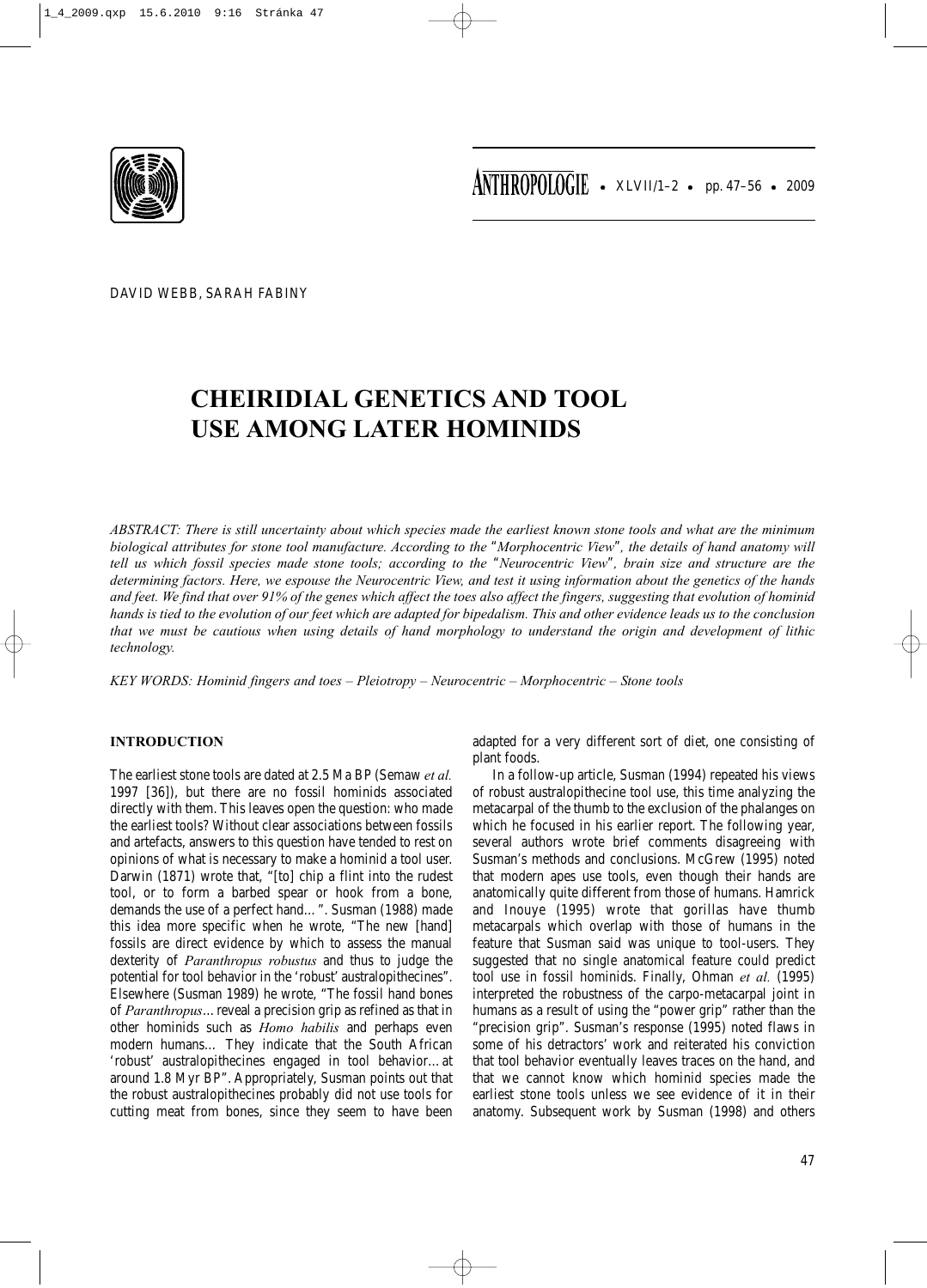(e.g., Marzke 1997, Smith 2000, Tocheri *et al.* 2003), focusing on the search for a few anatomical features of the hand which might be good indicators of tool use, has continued for the past two decades and is mentioned in a number of popular textbooks on physical anthropology (Aiello, Dean 1990, Conroy 2005, Klein 1999, Leakey, Lewin 1992, Lewin 2005, Park 1998, Poirier, McKee 1999, Relethford 2005, Staski, Marks 1992, Stein, Rowe 1995, Stein, Rowe 2000, Tattersall 1993, Wolpoff 1999).

All of these efforts rely on the supposition that details of hand anatomy can differentiate stone tool users from nonusers. Gould and Lewontin (1979: 147) criticized this approach as part of the "adaptationist program" which they said, "proceeds by breaking an organism into unitary 'traits' and proposing an adaptive story for each considered separately". Indeed, the difficulty in applying this approach to the question of tool use in hominids is apparent in at least three areas. Firstly, there are often disputes regarding each claim that a particular feature is able to distinguish tool users from non-users. Smith (2000), for example, noted that certain anatomical features which Susman claimed as indicative of tool use were not found in all modern humans. Secondly, an entire suite of characters, each of which individually overlaps with other living hominoids, restricts our ability to identify tool users among fossil remains. For example, Shrewsbury *et al.* (2003) wrote: "Dissections of specimens from six nonhuman primate genera indicate that these human features are shared variably with individuals in other species, although the full pattern of features appears to be distinctively human. Humans share variably with these other species all metric relationships examined here". This statement suggests that no single trait can be used to determine whether or not an extinct hominid made stone tools, and we may need a rather large list of features, many of which will not be found among fragmentary, disarticulated fossil remains. Thirdly, the search for those few traits which enable a primate hand to form the grips required for tool use may be hopeless, since it may be impossible to determine which grips are really necessary. For example, the simplistic dichotomy between "precision" and "power" grips, as described by Napier (1993, 1962), has been questioned and modified by Marzke and Shackley (1986). These authors define thirteen distinct grips that were used in stone tool manufacture by modern human subjects (ib., 444, Table 2).

Problems such as those above indicate that the entire anatomical approach to tool use may be very limited. Alternatives were provided by Gould and Lewontin (1979 [13]) who "fault the adaptationist program…for its failure to consider adequately such competing themes as…production of non-adaptive structures by developmental correlation with selected features…" In other words, at least some aspects of hand anatomy in hominids may be adaptive, not in and of themselves and not for tool use, but as epiphenomena of other adaptations in the course of human evolution. Indeed, Smith (2000) suggested that, "as early hominids developed bipedal locomotion, changes in the toes led to changes in the fingers and thumbs through a correlated developmental response" (ib., 343). Hence, reliance on morphological details to determine which hominids used stone tools and which did not, may be misguided.

## **NEUROCENTRIC VIEW**

There is an alternate perspective to the anatomical approach, one with an equally long history. In this view, neurological factors such as brain size, brain complexity and neural control of manual dexterity are the *sine qua non* of tool use. Aristotle (4th century BC) wrote: "We should expect the most intelligent [animal] to be able to employ the greatest number of organs or instruments to good purpose…" Hence, anatomically modern humans have evinced the greatest levels of technology (including stone tool technology) of all creatures on Earth. More recently, Jouffroy (1993) applied this notion to all primates, writing, "In this brief review it has been shown that all extant primate hands can grip small objects regardless of their shape… Reviewing the various types of primate hands therefore suggests that the capability to use tools is more directly related to brain development than to hand shape". With regard to fossil hominids, Leakey *et al.* (1964) originally assumed that the Oldowan tools found at Olduvai Gorge, in Tanzania, were made by *Paranthropus*, but revised their hypothesis when *Homo habilis* was discovered there in the early 1960's. These authors suggest that details of hand anatomy may be irrelevant to the question of early hominid tool use; rather, the origins and subsequent development of stone tool technology will be reflected more accurately in the skull than in the hands.

Thus we have two competing views of the minimum qualifications for tool use. What we will call the "Morphocentric View" relies on anatomical explanations for hominid tool use, whereas the "Neurocentric View" relies on mental explanations for hominid tool use. In the former instance, anatomical details such as those of the pollical metacarpal and phalanges studied by Susman (1988) or the capitate and trapezium studied by Marzke and her colleagues (Marzke 1983, Tocheri *et al.* 2003), can tell us if an earlier hominid used tools. In the latter case, brain size or organization, as estimated from fossil crania, will provide the best evidence of tool use or the absence thereof.

## **Hypothesis**

Here, we focus on the Neurocentric View, to develop some specific hypotheses and predictions, and to test the validity of the Neurocentric View with respect to the genetic evolution of hand morphology. When adopting a Neurocentric perspective, it must be kept in mind that any attempt to explain the origins and development of tool use must account for the fact that early hominid hands, before the advent of stone tools, are more ape-like in their anatomy, while late hominid hands, including those of *Paranthropus robustus*, generally evince a morphology that approaches that of modern humans, even though their brains are not always much bigger than modern ape brains. This evidence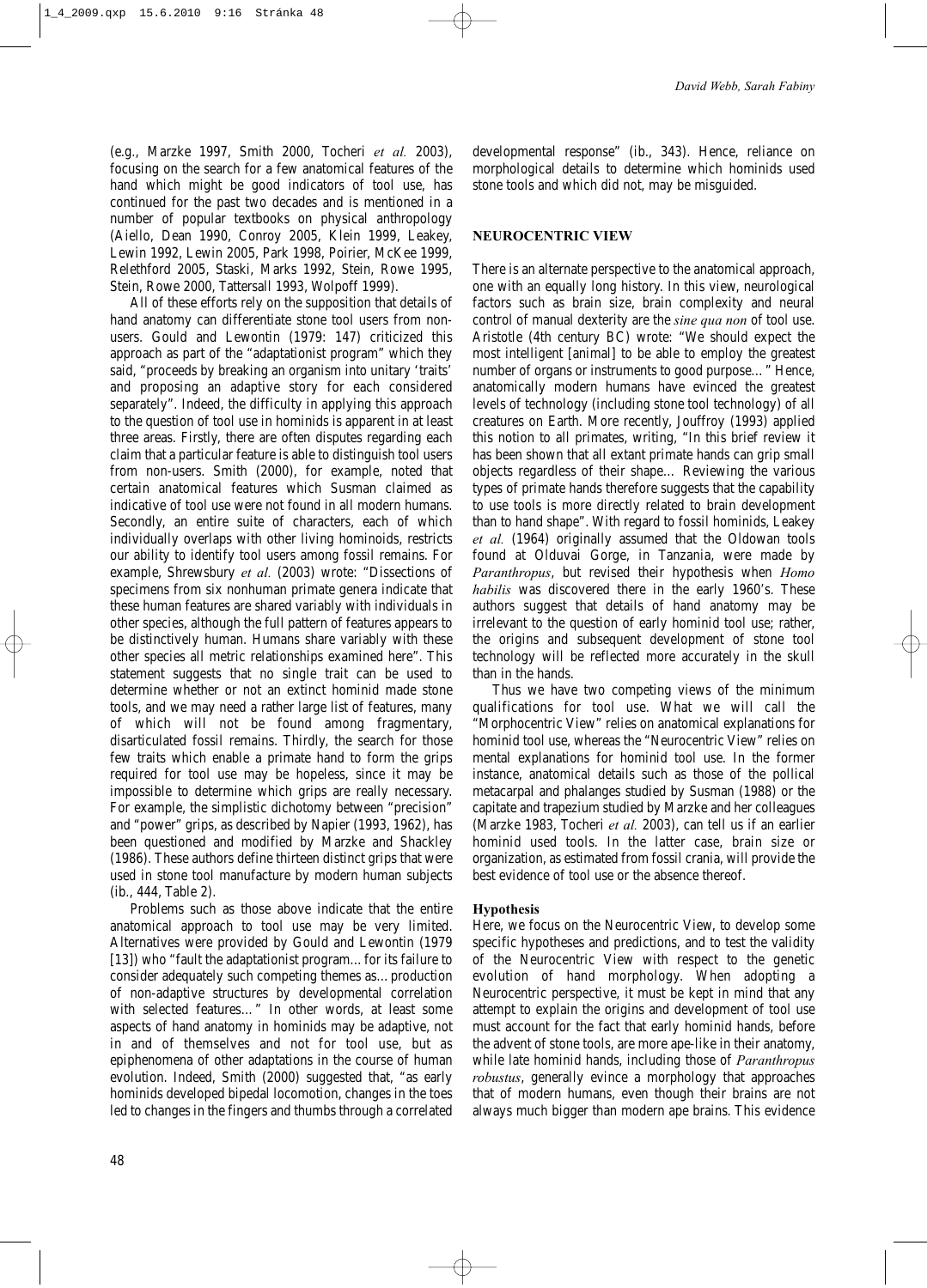suggests a temporal correlation between hand anatomy and tool use, and is the major advantage of the Morphocentric View and the major challenge to the Neurocentric View.

To explain the similarities between robust australopithecine hands and those of other late hominids that have clear associations with stone tools, a hypothesis within the Neurocentric tradition is as follows:

Hominid tool use depends on neurological factors, rather than morphological ones. Therefore, late hominid hand morphology is not an adaptation for tool use. In fact, due to pleiotropy affecting both hands and feet, similarities in late hominid hand morphology are largely the result of selection for bipedalism. The anatomy of modern human hands, and the hands of any late hominid species, is largely the result of selection for foot anatomy that is adapted to terrestrial bipedalism. Thus, the hands of all recent hominids are adapted, not for tool use, but indirectly for bipedalism. (For example, shortening of the fingers is due to the pleiotropic affects of genes which cause shortening of the toes, especially the lateral toes.)

The foregoing hypothesis leads to a number of testable predictions, and they are part of a larger *Weltanschauung* with many other predictions and related hypotheses. The outline below enumerates many corollary ideas related to the Neurocentric View of the origins and development of hominid tool use. We offer these predictions here to place the current work in perspective, to solicit theoretical commentary and to encourage and perhaps guide future research. Letters in parentheses, at the end of each entry, indicate the kind(s) of study best suited to test the prediction in question. ( $C =$  Comparative studies of primates;  $F =$ Fossil studies, especially among hominids;  $G =$  Genetic studies;  $O =$  Ontogenetic studies, or studies involving only living humans).

# I. Feet

- A. Later hominids will all have feet well-adapted for bipedalism (F)
- B. If "ontogeny recapitulates phylogeny", then the specialized features of human feet (and hands) will develop during the course of individual ontogeny (O)
- C. Our feet will start out with relatively long toes which will shorten during the life of the individual (O)
- D. Anatomical changes in the feet (and hands) that are not anatomically or developmentally dependent on one another will occur in random order (F)
- E. Because of continuing selection for bipedalism, descendant species will have all the adaptations their ancestors had, and will perhaps have additional adaptations; i.e., foot adaptations to bipedalism are unlikely to be lost (F)
- F. Different hominid species in different lineages can have different foot (and hand) features, so long as their last common ancestor did not have one of the features in question (F)
- G. Contemporaneous hominid species can differ from one another by being more advanced in some features but more primitive in others (F)
- H. To the extent that later hominids relied on tools for their survival, changes to the feet which severely debilitate the hands will not occur (be preserved); i.e., hand morphology will constrain foot morphology, to a slight degree, but only in later, tool-using hominids (C, F)
- I. Human feet will be unique among primates, since no other primates are habitual, terrestrial bipeds (C)
- J. Non-genetic changes, those caused by use, will occur immediately, perhaps much earlier than genetic changes (C, F, O)
- K. Non-genetic changes in the feet will not affect the hands (F, O)

# II. Hands

- A. After a few million years of bipedalism, all hominids will have similar hands, regardless of tool use (F)
- B. Since bipedalism occurred before tool use, even early hominids' toes and fingers should show progressive shortening (F)
- C. Due to pleiotropy, the hands and feet will change simultaneously in any given lineage (F)
- D. Human hands will be unique among primates, since no other primates are habitual, terrestrial bipeds (C, F)
- E. Those (non-hominid) primates with the most terrestrially adapted feet will have some changes to the hands that will make their hands somewhat similar to human hands (C, O)

# III. Tools

- A. Details of hand morphology in primates will not correlate closely with stone tool technology (C, F)
- B. Brain size (or EQ) and brain architecture in primates will correlate fairly closely with tool technology and tool use (C, F)
- C. Where archaeological evidence of stone tools is found, paleontological evidence of relatively large-brained hominids will also be found (F)

# IV. Genes

- A. There will be many genes which affect both feet and hands (G, C)
- B. The vast majority of genes affecting toe length will be the same ones that affect finger length  $(G, C)$
- C. The vast majority of genes affecting toe/foot form will be the same ones that affect finger/hand form (G, C)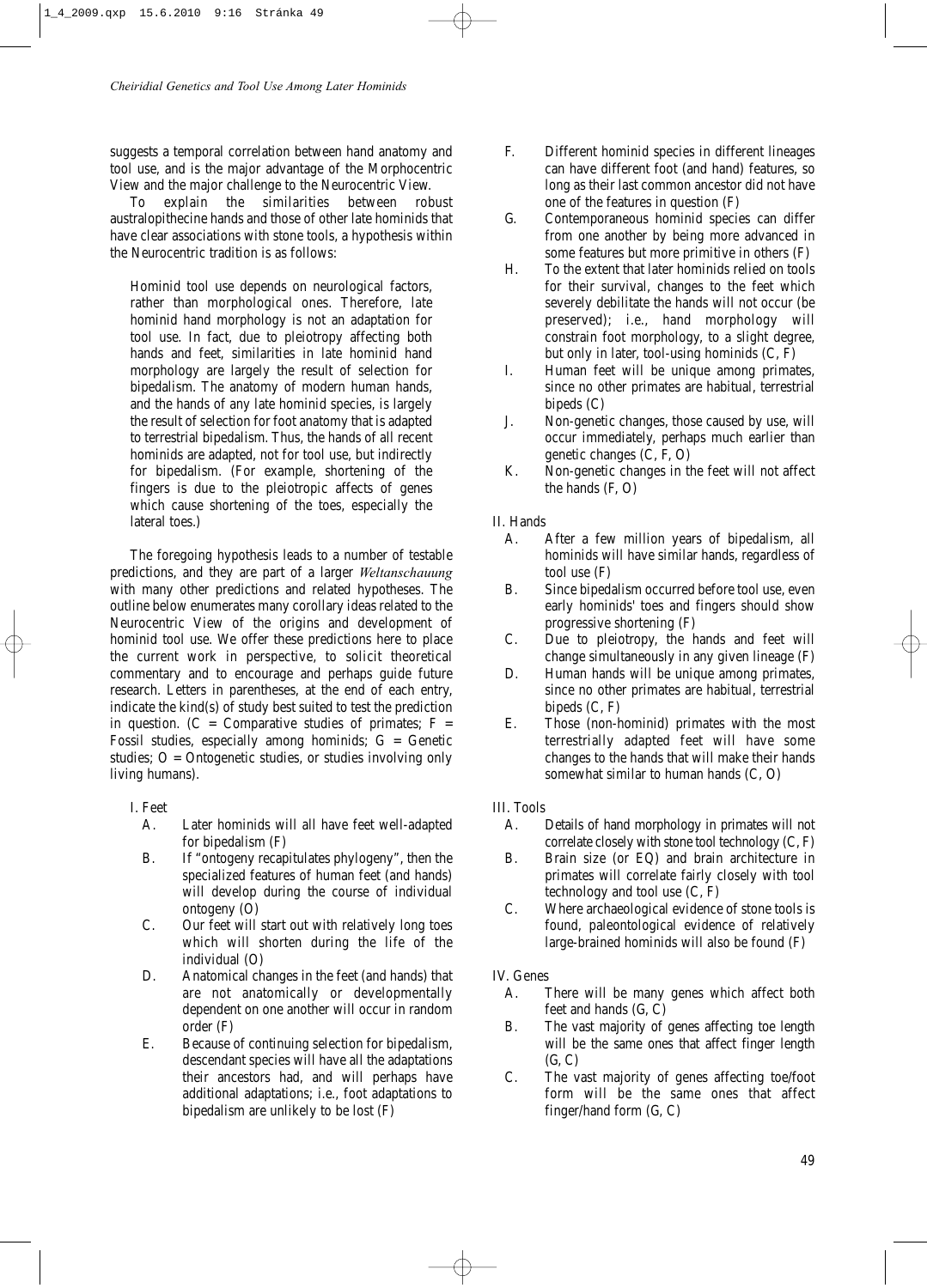D. Human and chimpanzee genome projects will show that some genes which distinguish humans from chimpanzees shorten and straighten both toes and fingers (G, C)

## V. Neurology

- A. Increased neurological control of hands will be associated with humans (and other hominids that used stone tools), to a much greater extent than with those living primates which do not make sophisticated tools (C)
- B. Hominid fossils with larger, more complex brains will produce more sophisticated tools (F)
- C. Humans, with their large and powerful brains, will be able to make and use tools, even if they are unable to use their hands (O)

In this work, we were particularly interested in testing the Neurocentric View in regard to genes (Part IV, Sections A-C, in the outline above). Bipedalism first evolved in the human lineage about six million years ago, and by the time *P. robustus* and *H. habilis* arrived on the scene, two and a half million years ago, it is likely that all hominids would have evolved bipedally adapted feet. Known adaptations of modern human feet include shortened toes (especially the lateral toes), a hallux adducted so that it is in line with the other toes, as well as large tarsal bones and a longitudinal arch. We know from Susman's work (Susman *et al.* 1984, Stern, Susman 1983) and the work of others (McHenry 1975, Clarke, Tobias 1995, Duncan *et al*. 1994, Latimer, Lovejoy 1990, Tuttle 1981, Tuttle *et al*. 1991) that earlier hominids had already begun some of these adaptations, particularly the changes in the toes, even before the advent of *P. robustus* and the genus *Homo.* But, if hominids were under selective pressure to develop feet that were welladapted to bipedalism, and if the genes which control foot anatomy are the same ones that control hand anatomy, then the hands would most likely have changed, too. Since all hominid lineages would have similar feet, they would also have similar hands and we needn't look for any other reasons for the purported resemblances in hand anatomy of *P. robustus* and *Homo*. It remains only to determine whether in fact pleiotropy exists in this case, such that the genes which affect the toes also affect the fingers.

## **Material and methods**

To test whether the genes affecting the hands and the feet are indeed the same ones, the authors used OMIM, the Online Mendelian Inheritance in Man website, sponsored by the National Center for Biotechnology Information and edited by Victor A. McKusick and his colleagues at Johns Hopkins University and elsewhere. Internet access to OMIM provides a searchable list of approximately 14,600 human genes which have been identified by medical and genetic research. Each entry in the list includes information on the expression, transmission, history of discovery, localization, biochemical action and bibliographic references for the gene in question. The entire list, including the descriptive material, can be searched using keywords or Boolean combinations thereof. The search terms utilized in this study are as follows:

| cheiridia | halluces   | pollical |
|-----------|------------|----------|
| digit     | hallux     | pollices |
| digits    | hand       | thumb    |
| feet      | hands      | thumbs   |
| finger    | phalangeal | toe      |
| fingers   | phalanges  | toes     |
| foot      | phalanx    |          |
| hallucal  | pollex     |          |

The results of a search appear as a list of genes preceded by their six-digit catalog numbers (*Table 1*). Clicking on the catalog number takes the viewer to a description of that gene. The description of each gene was checked to determine what effect it has on the cheiridia. Specifically, each gene was scored according to the cheiridium affected (hand, foot, both) and the type of effect on the digits (form or length). For example, polydactyly is considered to affect the form of the cheiridia, since it involves an unusual number of digits. Brachydactyly, on the other hand, was scored as affecting the length of the digits. Note that, in scoring the type of effect, when a gene affects both form and length of fingers or toes, form takes precedence since it may be considered to include length.

TABLE 1. Sample OMIM search results.

| 189000    | TOE, FIFTH, NUMBER OF PHALANGES IN         |
|-----------|--------------------------------------------|
| 219070    | <b>CURVED NAIL OF FOURTH TOE</b>           |
| 189100    | TOE, MISSHAPEN                             |
| 158100    | MONOPHALANGY OF GREAT TOE                  |
| 126500    | DOUBLE NAIL FOR FIFTH TOE                  |
| 113475    | <b>BRACHYMETATARSUS IV</b>                 |
| 189150    | TOE, ROTATED FIFTH                         |
| 189200    | TOES, RELATIVE LENGTH OF F IRST AND SECOND |
| #107480   | TOWNES-BROCKS SYNDROME; TBS                |
| #116860   | CEREBRAL CAVERNOUS MALFORMATIONS; CCM      |
| 189230    | TOES, SPACE BETWEEN FIRST AND SECOND       |
| $*186350$ | SYNDACTYLY-POLYDACTYLY-EARLOBE SYNDROME    |
| #254130   | MIYOSHI MYOPATHY; MM                       |
| 272150    | SUGARMAN BRACHYDACTYLY                     |

Once the data were scored for cheiridium and effect, the results were separated into several categories, according to their scores, and compared. As noted above (IV, A through C), our hypothesis predicts that "there will be many genes which affect both feet and hands; the vast majority of genes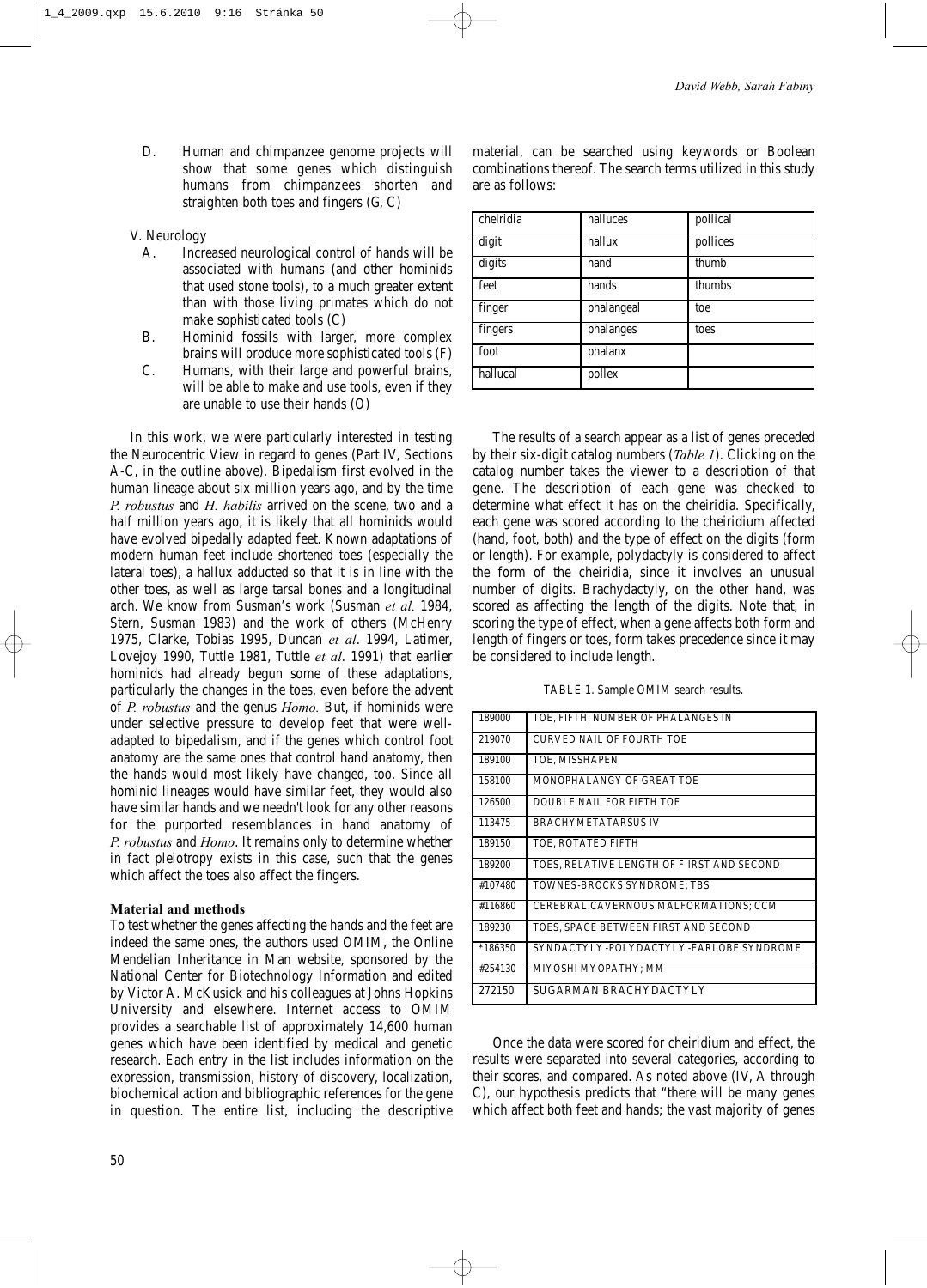affecting toe length will be the same ones that affect finger length; the vast majority of genes affecting toe/foot form will be the same ones that affect finger/hand form". These predictions can be tested in the sense that, if a very high percentage of the genes which affect toe length also affect finger length, we can reject the null hypothesis (that they are independent) with a high level of certainty. This is based on the assumption that mutations are generally random and therefore no individual or species can choose which mutations it receives. In the absence of any evidence to the contrary, we can assume that one gene is as likely to be mutated in a beneficial way as any other. Therefore, the genes used by natural selection to cause adaptation of hominid feet are "chosen" at random. Those genes which provide a selective advantage in adapting a hominid to bipedalism are more likely to be retained within a population, probably increasing in frequency from generation to generation. Through natural selection, those mutations which are significantly harmful (relative to the average population fitness) will be eliminated.

#### **Results**

In total, 800 genes were found to affect the fingers and/or toes. Of these, about 65% affect the form of the digits, while 35% affect the length; about 70% affect the toes, and 94% affect the fingers. Their distribution in our scoring system is given in *Table 2*.

Results of this genetic survey indicate a high probability that selection for bipedally adapted feet also altered the hands. Specifically, of the genes found to affect the length of the toes (Toes  $+$  Both = 189), 94.2% also affect the fingers. Of the genes which affect the form of the toes (373), 90.1% also affect the fingers. Overall, among the genes which have any effect on the toes (562), 91.5% also affect the fingers. We take these results to show approximately a 92% chance that pleiotropy combined with selection on hominid feet had a significant effect on the anatomy of hominid hands.

| TABLE 2. Genes which affect feet, hands or both. |  |  |  |  |  |  |
|--------------------------------------------------|--|--|--|--|--|--|
|--------------------------------------------------|--|--|--|--|--|--|

| <b>Cheiridium</b> | Form       | Length     | Form + Length |
|-------------------|------------|------------|---------------|
| Feet              | 37 (7%)    | 11 (4%)    | 48 (6%)       |
| Hands             | 145 (28%)  | 93 (33%)   | 238 (30%)     |
| <b>B</b> oth      | 336 (65%)  | 178 (63%)  | 514 (64%)     |
| Total             | 518 (100%) | 282 (100%) | 800 (100%)    |

#### **Conclusions**

Since mutations are random and no species gets to choose which mutations it receives, the genes used by natural selection to cause adaptation of hominid feet are "chosen" at random. This suggests that the probability of a new mutation which can adapt the feet to bipedalism is equal to the frequency at which such genes occur. Furthermore, the probability of those same genes also affecting the hands is equal to the proportion which an also affect the hands.

Thus, since less than 10% of the genes which affect the form of the toes do not affect the fingers, we interpret the results to mean that the chances of changing the form of the toes, without also affecting the form of the fingers, are less than 10%. Furthermore, the chances of shortening the toes, without also shortening the fingers, are only about 6%. Overall, the chances that the same genes which have altered the toes of hominids have also altered the fingers, are 91.5%. Therefore, the chances of adapting the toes to bipedalism, without also affecting the fingers, are only 8.5%.

Thus, it is no longer necessary to postulate tool use in *Paranthropus robustus*, a hominid with a brain only slightly larger than that of a modern ape and, as Susman points out (Susman 1988, 1989), little or no interest in using stone tools to obtain meat. The data presented here eliminate the advantage of the Morphocentric View in that any similarity in late hominid hands can potentially be explained by pleiotropy among the genes that control hand and foot shape. Indeed, we find it quite likely that our initial hypothesis is largely true; the hands have most likely been affected by adaptations to bipedalism. Therefore, it is quite plausible that all late hominids, including *Paranthropus robustus*, will have similar hands in part because of selection for bipedally adapted feet. Fine anatomical details of hand morphology may not be due to adaptations for tool use, at all. Indeed, as suggested by the works of handicapped artists and the nests of weaver birds, even the thumb itself may not be necessary for fine manipulation (a fact made even more significant by the relative simplicity of early stone tool industries). Maybe, as Jouffroy (1993) wrote, any primate hand will do.

#### **DISCUSSION**

#### **Playing the percentages**

The fact, that about 92% of the genes which affect the toes also affect the fingers, is convincing evidence that foot adaptations for bipedalism have affected the hands of hominids. Hence, we have stated our conclusions quite strongly. However, we do not claim that hands could not have evolved without affecting the feet. In fact, the likelihood of this is about 30% (*Table 2*). Thus, it is not our position that the entire anatomy of the hands is precisely tied to (and caused by) the evolution of the feet. However, the minute details of hand anatomy are unlikely to shed much light on a hominid's ability to make and use stone tools, especially when an unknown number of features of the hand are quite likely to be the indirect results of adaptations to bipedalism.

## **"Disease genes"**

It is reasonable to ask if many of the genes used in this survey are "disease genes", and one might question the validity of using "disease genes" in the context of a search for genes which have been adaptive for hominid bipedalism. In fact, nearly all the genes used in our results are identified by their harmful alleles. However, "disease genes" is a misnomer for deleterious alleles. Furthermore, this is the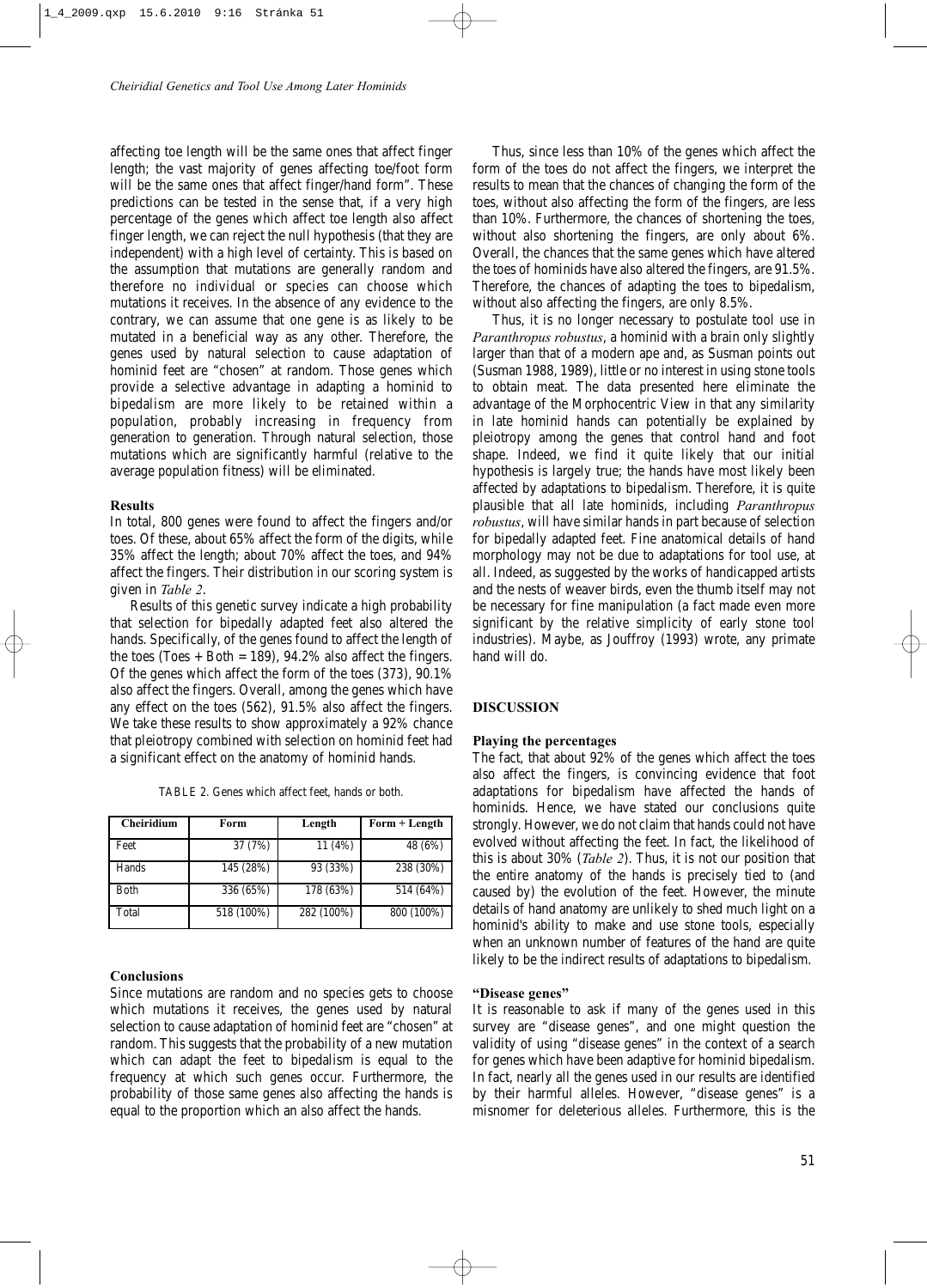nature of OMIM and probably any search for particular genes within a species. While there is the possibility of beneficial new alleles arising through mutation, it is much more likely that a mutation will produce a harmful allele. The disorders thus produced are our main means of identifying genes. Therefore, it is a feature of the human genome and our research technology that the vast majority of the genes listed here were discovered by recognition of one or more deleterious alleles. However, the discovery of a deleterious allele presupposes the existence of a normal allele, and what is currently the normal (wild type) allele may have other, unknown, non-harmful alleles. This is true not only of the current wild type allele, but of all preceding wild type alleles throughout hominid evolution. Therefore, the use of OMIM provides us with a list of the genes which have an effect on the cheiridia and which therefore might have been used to improve the anatomy associated with hominid bipedalism.

## **Historical relevance**

Although there is still a great deal more work to be done, based on the results presented here, it appears that what makes a hominid a tool user may not be the details of hand anatomy, and may instead be its relatively sophisticated brain and the concomitant ability to conceive of stone tools and the process of making them. This idea was put forth many years ago when Leakey first discovered *Homo habilis* at Olduvai Gorge (Leakey *et al.* 1964). Initially, Leakey had assumed that Paranthropus was the maker of the Oldowan industry, since at first no remains of any other hominid species were known from the lower layers at Olduvai. However, after the discovery of *Homo habilis* in the early 1960's, he revised his earlier position and attributed the stone tools to the bigger-brained *H. habilis.* This contrasts with the Morphocentric view which suggests that it is merely coincidence that *H. habilis* had a cranial capacity about 20–30% larger than *Paranthropus* (Tobias 1964, McHenry 1988, Aiello, Dunbar 1993).

In historical context then, some authors have returned to an idea about *Paranthropus* robustus that was posited in 1959 by Leakey, but which was subsequently abandoned by him when new evidence of *Homo habilis* was discovered. Once again, newer evidence (i.e., the genetic data provided hereabove) suggests that the genus *Homo* may in fact be the first and only stone tool maker, and the association between stone tools and details of hand anatomy is spurious. Therefore, arguments about which hominid left the metacarpal at Swartkrans (Klein 1999) are probably superfluous.

### *Australopithecus garhi*

The Bouri site, in Ethiopia, appears to be mirroring Olduvai Gorge in its historical development. Asfaw *et al.* (1999) claimed that the newly named species, *Australopithecus garhi*, was a tool user, citing mammalian bones with cut marks and percussion marks made by stone tools and "rare, isolated, widely scattered cores and flakes" in the same beds as the hominid fossils (de Heinzelin *et al.* 1999). They also point out that *A. garhi* has a relatively small brain (450 cc). Is this then evidence against the Neurocentric Model? We think not. Despite the authors' repeated statements to the contrary, the reported features and measurements show a number of masticatory similarities with *Paranthropus*, including large molars, molariform premolars, non-projecting canines, narrow incisors, sagittal crest and large premolar surface area (Asfaw *et al.* 1999). Furthermore, like the "Black Skull" (KNM-WT 17000), the only other specimen of *Paranthropus* dated to 2.5 Ma BP, the Bouri specimen (BOU-VP-12/130) shows mild clinorhynchy in that there is some anteroposterior curvature of the palate (Walker *et al.* 1986, Asfaw *et al.* 1999). All these features and its date suggest that *A. garhi* is an early member of the robust lineage.

Early analyses of microwear patterns suggested that Paranthropus ate small, hard objects (Grine 1981), such as seeds and nuts, and further research has reinforced the idea that they ate hard foods, rather than soft, tough foods such as meat (Teaford, Ungar 2000). Subsequently, palaeoisotopic analyses suggested a significant amount of meat in their diets (Sillen 1992). However, further studies of palaeoisotopes in teeth and bones and other types of analysis indicate a complex (eurytopic) diet (Wood, Strait 2004) which may have included insects (Lee-Thorp, Sponheimer 2006), sedges (Sponheimer *et al.* 2005) and papyrus (van der Merwe *et al.* 2008). The consensus appears to be that *Paranthropus* had a more varied diet than originally thought, but that it is unlikely to have eaten much mammalian meat. Why, then, would *A. garhi* have used stone tools to make "bone modifications [which] indicate that large mammals were disarticulated and defleshed and that their long bones were broken open, presumably to extract marrow" (de Heinzelin *et al.* 1999)?

Furthermore, the mammal bones with cut marks on them come from a layer "within 1 m above the MOVT [Maoleem Vitric Tuff]" (de Heinzelin *et al.* 1999) while the fossil hominid on which *A. garhi* was named comes from "within 2 m of the top of the Maoleem vitric tuff" (Asfaw *et al.* 1999). While it is hard to tell from the authors' descriptions, it appears that garhi was found about 1 m above the bovid bones with cut marks. From de Heinzelin *et al.* (1999: 626) who estimate a deposition rate of 10.9 cm per 1000 years, this represents approximately 9000 years of separation – clearly not a very close association between *A. garhi* and the evidence of stone tool use.

The brain size of *A. garhi* is also a clue to its association with *Paranthropus* and may indicate an inability to make stone tools of Oldowan style. At 450 cc, the cranial capacity of BOU-VP-12/130 lies well within the range for the australopithecines but also well below that of *Homo habilis* (McHenry 1988). It compares favorably with the cranial capacity of 410 cc for WT 17000. Therefore, in accordance with the predictions listed above (III. C), we predict that new discoveries at the Bouri site will include a larger-brained hominid referable to *Homo habilis*, as happened at Olduvai Gorge in the 1960s. After all, if early *Homo* and *Paranthropus* can co-exist at Olduvai Gorge, why not also at Bouri? Unfortunately, this prediction is not falsifiable, since our inability to find such a hominid does not prove that it was never there.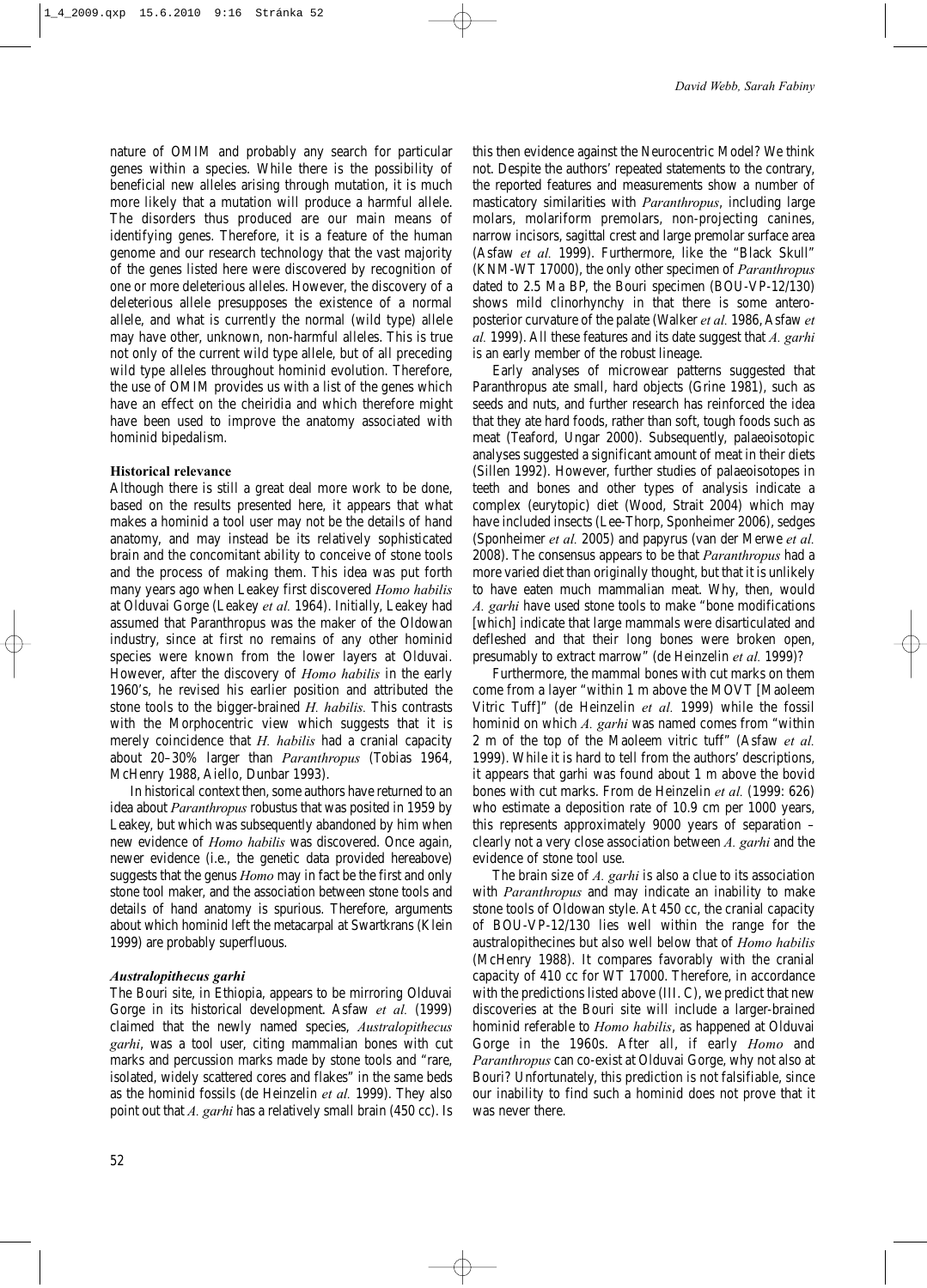# **OTHER EVIDENCE AND THE NEUROCENTRIC MODEL**

There are already a number of lines of evidence which are relevant to the Neurocentric Model. Of particular interest to those studying the genetic changes which affect the cheiridia, is evidence of simultaneous changes in early hominid hands and feet (predictions II. B and C, above). A mounting body of data indicates the changes in the feet of early hominids as they adapted to bipedalism, evincing a variety of intermediate forms in the hominid fossil record. For example, Stern and Susman (1983) noted several features of the AL 333-115 foot (*A. afarensis*) which were quite similar to the feet of modern great apes, but also pointed out that the proximal articulation of the proximal phalanges is incipiently human as are the lengths of the middle phalanges relative to the proximal phalanges; metatarsal I is more ape-like, but the heads of metatarsals II-V are more human, and the shaft of metatarsal V (AL 333-78) is human-like proximally and ape-like distally. The cuneiforms and naviculars from the same site are also intermediate in form. Later, Susman *et al.* (1984) pointed out the relatively long proximal pedal phalanges of *A. afarensis* and the fact that phalanx III is apparently longer than II, an ape-like trait. Recently, Harcourt-Smith (2005) has even questioned whether *A*. *afarensis* had a longitudinal arch sufficiently well-developed to have made the Laetoli footprints. In short, *A. afarensis* evinces "a foot skeleton that trends in the hominid direction but which also shows a number of features that preserve a conservative hominoid…character" (Stern, Susman 1983).

Clarke and Tobias (1995) studied a nearly complete South African australopithecine skeleton from Sterkfontein (StW 573), dated at about 3.3 Ma BP and considered to be "an early member of *Australopithecus africanus* or another early hominid species". They found that the hindfoot (particularly the talus) was very much like that of modern *Homo sapiens*, while the forefoot was "strikingly ape-like". Specifically, they conclude that the anatomy of the medial cuneiform and metatarsal I strongly indicate a divergent and relatively mobile hallux, and they place StW 573 between modern apes and OH-8 (*Homo habilis*) in some features, while OH-8 is placed between early hominids and modern humans.

Day and Napier (1964) first described the OH-8 foot, shortly before it was assigned to *Homo habilis* (Leakey *et al.* 1964). They concluded that it was remarkably human, though it still had not achieved exactly the same features as a modern human. Specifically, the estimated forefoot and hindfoot proportions were intermediate between humans' and gorillas', though much closer to humans'. They also point out that the horizontal angle and the angle of inclination of the neck, while similar to *Paranthropus* from Kromdraai, are not quite human. Further work by Day and Wood (1968) suggested that the tali from Kromdraai and from the OH-8 partial foot are quite similar to each other and intermediate between humans and living African apes, but distinct from all other forms in some features.

At the same time as these evolutionary developments in the feet were taking place, changes in the hands also occurred. Bush (1982: 384–385) initially described elements of the hand bones of *A. afarensis* as showing "some similarities to *H. sapiens*; other elements show similarities to the African apes". Marzke (1983), too, noted that the ratio of the length of the first digit to the third digit in *A. afarensis* is intermediate between humans and chimpanzees. Bush (1982) also found the thumb anatomy of *A. afarensis* to be intermediate between those of modern humans and modern apes. Clarke (1999) described the nearly complete, 3.3 Ma BP skeleton, StW 573 (*Australopithecus africanus* or *afarensis*), from Sterkfontein, South Africa. His preliminary analysis showed a unique shape to the trapezium, rather human-like metacarpals, and phalanges with approximately the same amount of curvature as the *A*. *afarensis* phalanges from Hadar. Alemseged *et al.* (2006) also point out the somewhat curved manual phalanges of a juvenile *A. afarensis* from Dikika, Ethiopia. Unfortunately, though the skeleton of this juvenile specimen is fairly complete, including the left foot, it is still partially encased in matrix and no precise description of the foot is available at this time. However, it is clear that changes in the hands of early hominids were occurring at the same time as changes in the feet (prediction II. C, above).

More recent fossil hominid hands still showed some apelike features. For example, the original description of the OH-7 hand bones, by Napier (1962), suggested that although it could have made stone tools and was largely human, it was more robust with somewhat more curved phalanges than a modern human hand, and was somewhat ape-like in the trapezium and relative length of the thumb. At that time, Napier was unsure of the taxonomic affinities of the Olduvai hand, and left open the question of whether it was properly associated with the robust australopithecine skull described earlier. Subsequent studies confirmed the intermediate nature of the OH-7 hand. Susman and his colleagues (Susman, Stern 1982, Susman, Creel 1979), after the specimen was assigned to *Homo habilis*, found that the trapezium and distal phalanges "suggest that changes in the human direction are well advanced in…*Homo habilis*" (Susman, Stern 1982), but that some aspects of its trapezium, scaphoid and proximal and middle phalanges remained primitive (Susman, Creel 1979).

Thus, early hominids from about 4 to 3 Ma BP seemed to have had somewhat ape-like hands and feet, while later hominids' hands and feet (from about 2 Ma BP on) are more human-like, though not precisely human. With slight modification, perhaps Susman and Brain said it best (1988): "The foot [and hand] of *Australopithecus afarensis* could best be described as only incipiently bipedal. By 1.8 m.y. BP the feet [and hands] of both the 'robust' australopithecines and early *Homo* were essentially human-like. It is perhaps not surprising that one finds similar adaptation to plantigrade bipedality in two separate lineages at a point where both had enjoyed a 1.5 million year terrestrial apprenticeship" (Susman, Brain 1988: 14; words in brackets are added by us).

For the most part, the foregoing description of hominid cheiridial evolution provides only a rough correlation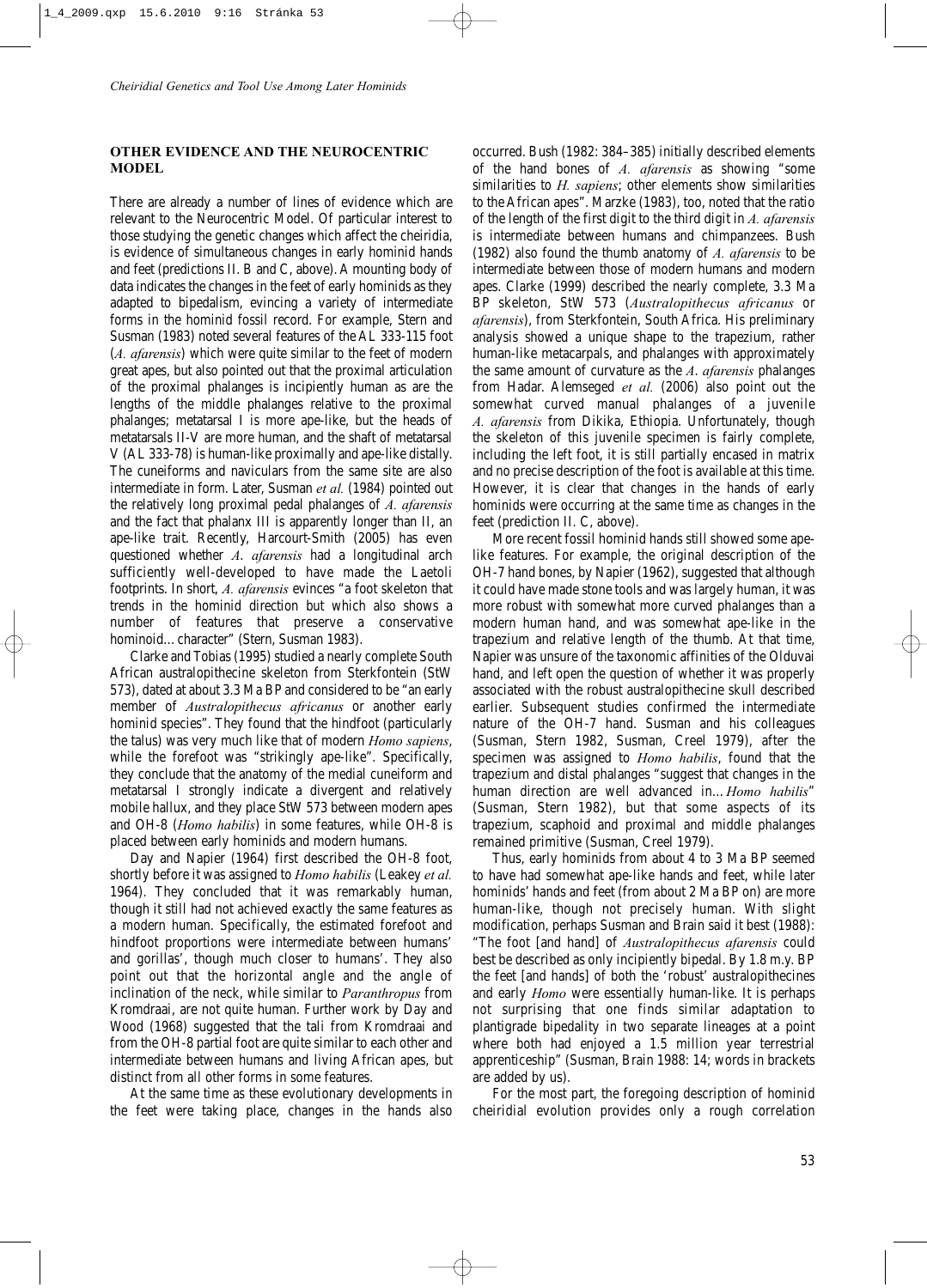between the hands and feet, rather than a feature-by-feature comparison. Only in the features of phalangeal length and curvature do the feet and hands show a clear parallel. Nevertheless, the discussion above shows clearly that hands were evolving towards the modern human condition at the same time that feet were. This is particularly important, since some of these hand changes occurred after bipedalism began but well before the first known stone tools. Therefore, they were probably not adaptations to stone tool use, though they may have been indirect adaptations to bipedalism.

# **EVIDENCE FROM THE CHIMPANZEE AND HUMAN GENOME PROJECTS**

Recently, Prabhakar *et al.* (2008) discovered evidence of rapid evolution in a non-coding region of human DNA. Specifically, they found an 81-base pair module on human chromosome 2 that is quite conservative and highly constrained in terrestrial vertebrates, but which has undergone extremely rapid evolution since the separation of humans from chimpanzees. They termed the region *HACNS1*, for human-accelerated conserved non-coding sequence 1, and showed that it acts as a transcription enhancer affecting expression of genes in the distal developing forelimb, including the first digit, and in corresponding structures in the hindlimb. Prabhakar *et al.* (2008) note that the rate of evolution of this DNA segment is four times the local neutral mutation rate, a clear indication that natural selection acted quite strongly on the *HACNS1* region. The authors point to differences in the human hand compared with other primates, and "humanspecific changes in hindlimb morphology, such as the characteristic inflexibility and shortened digits of the human foot, [that] facilitated habitual bipedalism. The gain of function in *HACNS1* may have influenced the evolution of these or other human limb features…" Their work suggests that differences between humans and other hominoids will be found not only in the genes which control foot and hand morphology directly (prediction IV, above), but also in the regulatory sequences that have indirect control of foot and hand development.

# **SUMMARY**

In summary, the Neurocentric Model provides an alternative explanation to Morphocentric hypotheses for certain aspects of hominid hand anatomy, and it is supported by genetic evidence. We do not question other authors' knowledge of hominoid cheiridial anatomy. We feel, however, that the answer to the question, "Which hominids made stone tools?", does not lie in the morphology of the hands. Therefore, the oft-cited interpretation of the similarities in *Paranthropus* and *Homo* hands as adaptations for tool use is probably incorrect. Furthermore, those who argue against it on morphological grounds may be wasting their efforts, since hand morphology is unlikely to be the key to tool use. Our interpretation, based on the genetic hypothesis presented hereabove, accounts equally well for those similarities and is a better hypothesis, because it accounts for and is more consistent with other kinds of evidence (e.g., simultaneous changes in hands and feet, and the fact of larger brains in *Homo*). In the context of late hominid tool behavior, it is unfortunate that hands and feet can be fossilized, but brains and spinal cords cannot.

## **ACKNOWLEDGEMENTS**

Thanks to Deborah Swartz for suggestions and comments regarding the "adaptationist program", and to Russell Tuttle and Richard Klein for helpful comments in preparing the manuscript.

## **REFERENCES**

- AIELLO L. C., DEAN C., 1990: *An Introduction to Human Evolutionary Anatomy*. Academic Press, New York.
- AIELLO L. C., DUNBAR I. M., 1993: Neocortex size, group size, and the evolution of language. *Curr. Anthropol*. 34: 184– 193.
- ALEMSEGED Z., SPOOR F., KIMBEL W. H., BOBE R.,
- GERAADS D., REED D., WYNN J. G., 2006: A juvenile early hominin skeleton from Dikika, Ethiopia. *Nature* 443: 296–301.
- ARISTOTLE [4th CENTURY BC], 1955: *Parts of Animals.* Translated by Peck, AL and Forster, ES. Harvard University Press, Cambridge.
- ASFAW B., WHITE T., LOVEJOY O., LATIMER B., SIMPSON
- S., SUWA G., 1999: *Australopithecus garhi*: A new species of early hominid from Ethiopia. *Science* 284: 629–636.
- BUSH M. E., 1982: The hand. In: D. Johnson, M. Taieb, Y. Coppens (Eds.): Pliocene hominids from the Hadar formation, Ethiopia (1973-1977): Stratigraphic, chronologic, and paleoenvironmental contexts, with notes on hominid morphology and systematics. *Amer. J. of Phys. Anthrop.* 57: 373–402.
- CLARKE R. J., 1999: Discovery of complete arm and hand of the 3.3 million-year-old Australopithecus skeleton from Sterkfontein. *South African J. of Science* 95: 477–480.
- CLARKE R. J., TOBIAS P. V., 1995: Sterkfontein Member 2 foot bones of the oldest South African hominid. *Science* 269: 521–524.
- CONROY G. C., 2005: *Reconstructing Human Origins: A Modern Synthesis.* W. W. Norton, New York.
- DARWIN C., 1871: *The Descent of Man and Selection in Relation to Sex* (reprinted). Random House, New York.
- DAY M. H., NAPIER J. R., 1964: Hominid fossils from Bed I, Olduvai Gorge, Tanganyika: Fossil foot bones. *Nature* 201: 969–970.
- DAY M. H., WOOD B. A., 1968: Functional affinities of the Olduvai Hominid 8 talus. *Man* 3: 440–445.
- DE HEINZELIN J. , CLARK J. D., WHITE T., HART W., RENNE
- P., WOLDEGABRIEL G., BEYENE Y., VRBA E., 1999: Environment and behavior of 2.5-million-year-old Bouri hominids. *Science* 284: 625–629.
- DUNCAN S., KAPPELMAN J., SHAPIRO L. J., 1994: Metatarsophalangeal joint function and positional behavior in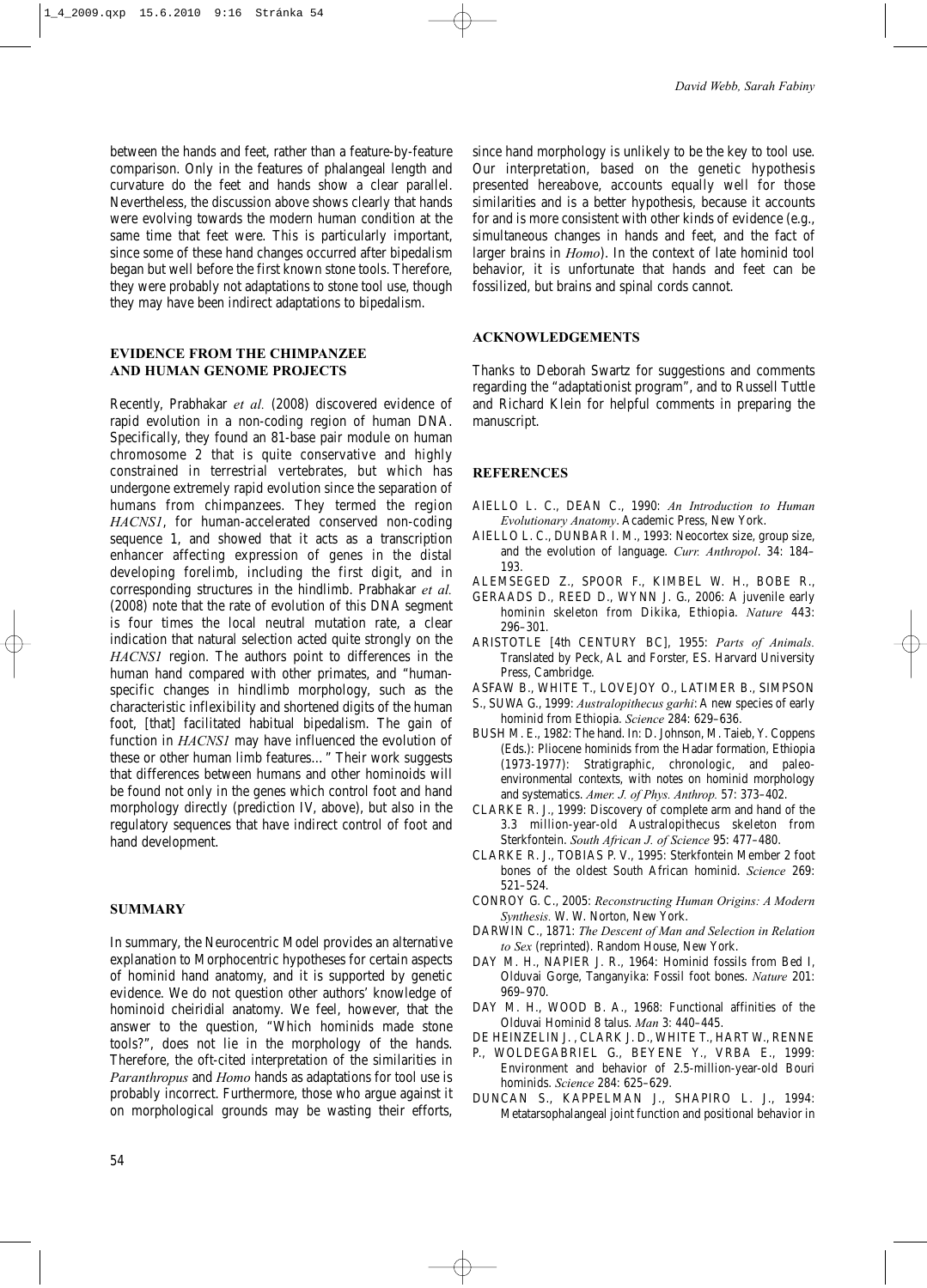*Australopithecus afarensis. Amer. J. of Phys. Anthrop.* 93: 67–81.

- GOULD S. J., LEWONTIN R. C., 1979: The spandrels of San Marco and the Panglossian paradigm: a critique of the adaptationist programme. *Proceedings of the Royal Society of London* 205: 581–598.
- GRINE F., 1981: Trophic differences between gracile and robust australopithecines. *South African J. of Science* 77: 203–230.
- HAMRICK M. W., INOUYE S. E., 1995: Technical comments: Thumbs, tools, and early humans. *Science* 268: 586–587.
- HARCOURT-SMITH W. E., 2005: Did Australopithecus afarensis make the Laetoli footprint trail? New insights into an old problem. *Amer. J. of Phys. Anthrop.,* Supplement 40: 112.
- JOUFFROY F. K., 1993: Primate hands and the human hand: the tool of tools. In: A. Berthelet, J. Chavaillon (Eds.): *The Use of Tools in Human and Non-Human Primates.* Pp. 6–33. Clarendon Press, Oxford.
- KLEIN R. G., 1999: *The Human Career: Human Biological and Cultural Origins.* University of Chicago Press, Chicago.
- LATIMER B., LOVEJOY C. O., 1990: The calcaneus of *Australopithecus afarensis* and its implications for the evolution of bipedality. *Amer. J. of Phys. Anthrop.* 82: 125– 133.
- LEAKEY L. S. B., TOBIAS P. V., NAPIER J. R., 1964: A new species of the genus *Homo* from Olduvai Gorge. *Nature* 202: 7–9.
- LEAKEY R. E., LEWIN R., 1992: *Origins Reconsidered: In Search of What Makes Us Human.* Doubleday, New York.
- LEE-THORP J., SPONHEIMER M., 2006: Contributions of biogeochemistry to understanding hominin dietary ecology. *Yearbook of Physical Anthropology* 49: 131–148.
- LEWIN R., 2005: *Human Evolution: An Illustrated Introduction*. Blackwell Science, Malden.
- MARZKE M. W., 1983: Joint function and grips of the *Australopithecus afarensis* hand, with special reference to the region of the capitate. *J. Hum. Evol.* 12: 197–211.
- MARZKE M. W., 1997: Precision grips, hand morphology, and tools. *Amer. J. of Phys. Anthrop.* 102: 91–110.
- MARZKE M. W., SHACKLEY M. S., 1986: Hominid hand use in the Pliocene and Pleistocene: evidence from experimental archaeology and comparative morphology. *J. Hum. Evol*. 15: 439–460.
- McGREW W. C., 1995: Technical comments: Thumbs, tools, and early humans. *Science* 268: 586.
- McHENRY H. M., 1975: Fossils and the mosaic nature of human evolution. *Science* 190: 425–431.
- McHENRY H. M., 1988: New estimates of body weight in early hominids and their significance to encephalization and megadontia in "robust" australopithecines. In: F. E. Grine (Ed.): *Evolutionary History of the "Robust" Australopithecines.* Pp. 133–146. Aldine de Gruyter, New York.
- NAPIER J. R., 1962: Fossil hand bones from Olduvai Gorge. *Nature* 196: 409–411.
- NAPIER J. R., 1993: *Hands.* Princeton University Press, Princeton.
- OHMAN J. C., SLANINA M., BAKER G., MENSFORTH R. P., 1995: Technical comments: Thumbs, tools, and early humans.
- *Science* 268: 587–588.
- ONLINE MENDELIAN INHERITANCE IN MAN (OMIM),
- 2000: McKusick-Nathans Institute for Genetic Medicine, Johns Hopkins University (Baltimore, MD) and National Center for Biotechnology Information, National Library of Medicine (Bethesda, MD): http://www.ncbi.nlm.nih.gov/omim/.
- PARK M. A., 1998: *Biological Anthropology: An Introductory Reader.* Mayfield Publishing, Mountain View.
- POIRIER F. E., MCKEE J. K., 1999: *Understanding Human Evolution.* Prentice Hall, Upper Saddle River.
- PRABHAKAR S., VISEL A., AKIYAMA J. A., SHOUKRY M.,
- LEWIS K. D., HOLT A., PLAJZER-FRICK I., MORRISON H.,
- FITZPATRICK D. R., AFZAL V., PENNACCHIO L. A., RUBIN E. M., NOONAN J. P., 2008: Human-specific gain of function in a developmental enhancer. *Science* 321: 1346–1350.
- RELETHFORD J. H., 2005: *The Human Species: An Introduction to Biological Anthropology.* Mayfield Publishing, Mountain View.
- SEMAW S., RENNE P., HARRIS J. W. K., FEIBEL C. S.,
- BERNOR R. L., FESSEHA N., MOWBRAY K., 1997: 2.5 million-year-old stone tools from Gona, Ethiopia. *Nature* 385: 333–336.
- SHREWSBURY M. M., MARZKE M. W., LINSCHEID R. L.,
- REECE S. P., 2003: Comparative morphology of the pollical distal phalanx. *Amer. J. of Phys. Anthrop.* 121: 30–47.
- SILLEN A., 1992: Strontium-calcium ratios (Sr/Ca) of *Australopithecus robustus* and associated fauna from Swartkrans. *J. Hum. Evol.* 23: 495–516.
- SMITH S. L., 2000: Shape variation of the human pollical distal phalanx and metacarpal. *Amer. J. of Phys. Anthrop.* 113: 329–348.
- SPONHEIMER M., LEE-THORP J., DERUITER, D., CODRON
- D., CODRON J., BAUGH A. T., THACKERAY F., 2005: Hominins, sedges, and termites: new carbon isotope data from the Sterkfontein valley and Kruger National Park. *J. Hum. Evol.* 48: 301–312.
- STASKI E., MARKS J., 1992: *Evolutionary Anthropology: An Introduction to Physical Anthropology and Archaeology.* Harcourt Brace Jovanovich, New York.
- STEIN P. L., ROWE B. M., 1995: *Physical Anthropology: The Core.* McGraw-Hill, New York.
- STEIN P. L., ROWE B. M., 2000: *Physical Anthropology.* McGraw-Hill, New York.
- STERN J. T. Jr., SUSMAN R. L., 1983: The locomotor anatomy of Australopithecus afarensis. *Amer. J. of Phys. Anthrop.* 60: 279–317.
- SUSMAN R. L., 1988: Hand of *Paranthropus robustus* from Member 1, Swartkrans: fossil evidence for tool behavior. *Science* 240: 781–784.
- SUSMAN R. L., 1989: New hominid fossils from the Swartkrans formation (1979–1986 excavations): postcranial specimens. *Amer. J. of Phys. Anthrop.* 79: 451–474.
- SUSMAN R. L., 1994: Fossil evidence for early hominid tool use. *Science* 265: 1570–1573.
- SUSMAN R. L., 1995: Technical comments: Thumbs, tools, and early humans. *Science* 268: 589.
- SUSMAN R. L., 1998: Hand function and tool behavior in early hominids. *J. Hum. Evol.* 35: 23–46.
- SUSMAN R. L., BRAIN T. M., 1988: New first metatarsal (SKX 5017) from Swartkrans and the gait of *Paranthropus robustus. Amer. J. of Phys. Anthrop.* 77: 7–15.
- SUSMAN R. L., CREEL N., 1979: Functional and morphological affinities of the subadult hand (O.H. 7) from Olduvai Gorge. *Amer. J. of Phys. Anthrop.* 51: 311–332.
- SUSMAN R. L., STERN J. T. Jr., 1982: Functional morphology of *Homo habilis. Science* 217: 931–934.
- SUSMAN R. L., STERN J. T. Jr., JUNGERS W. L., 1984: Arboreality and bipedality in the Hadar hominids. *Folia Primatologica* 43: 113–156.
- TATTERSALL I., 1993: *The Human Odyssey: Four Million Years of Human Evolution.* Prentice Hall, New York.
- TEAFORD M. F., UNGAR P. S., 2000: Diet and the evolution of